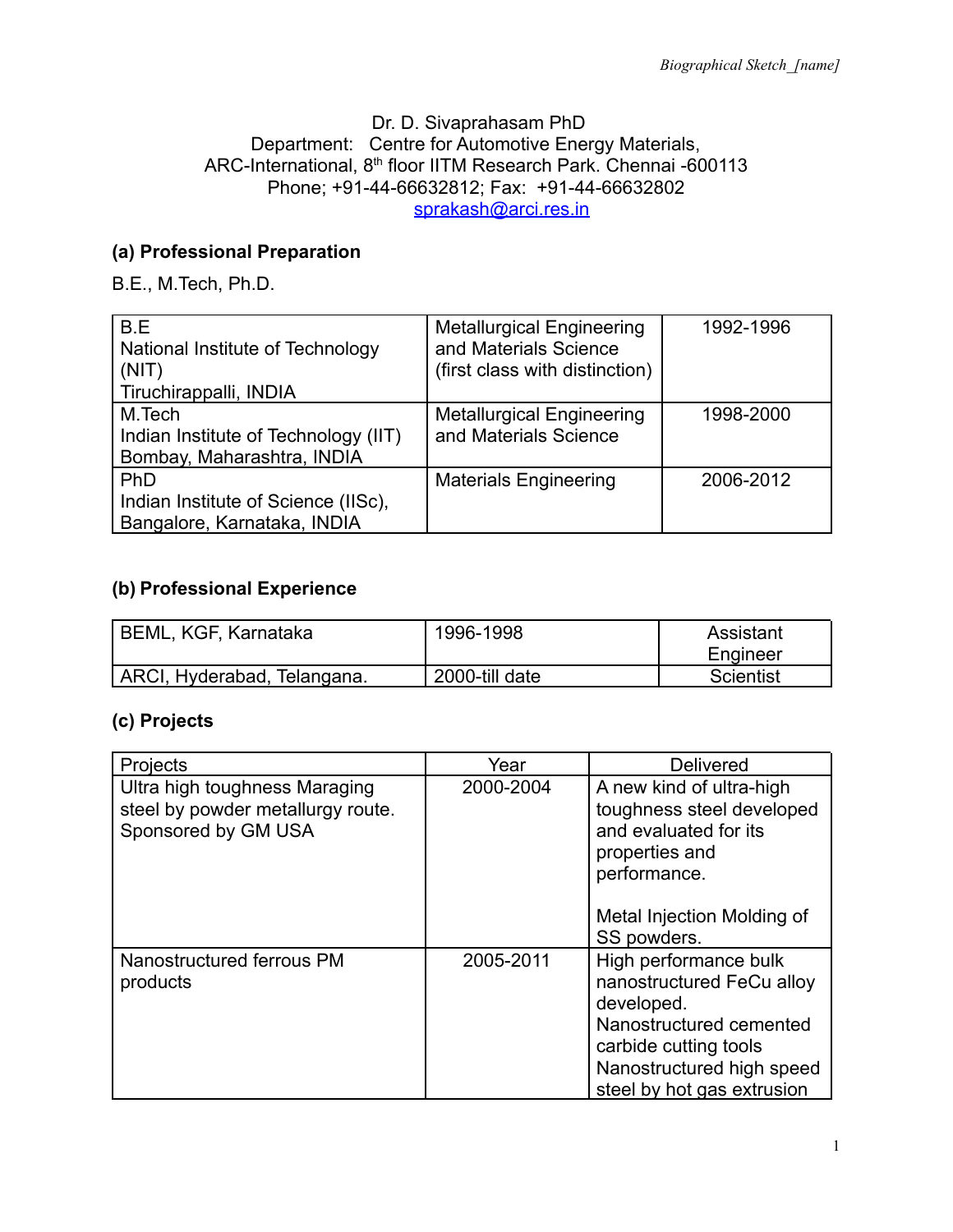|                                                                                                 |                | Large scale nanopowders<br>by flame spray, induction<br>plasma.                                                            |
|-------------------------------------------------------------------------------------------------|----------------|----------------------------------------------------------------------------------------------------------------------------|
| Bulk hard magnets for EV motor                                                                  | 2011-2013      | Development of bulk                                                                                                        |
| applications                                                                                    |                | SmFeN, NdFeB magnets.                                                                                                      |
| Thermoelectric materials, device<br>and system for medium<br>temperature waste heat conversion. | 2013-till date | Developed materials with<br>figure of merit ZT >1 and<br>processing methods to<br>manufacture device from<br>these alloys. |
| Dispersion strengthened steel                                                                   |                |                                                                                                                            |

### **(d) Patent**

- **1.** K.Hembram, D. Sivaprahasam, and T. N. Rao, " Improved Method for Producing ZnO nanorods", Indian Patent file no. 2759/DEL/2010.
- **2.** D.Sivaprahasam, B.Jayachandran, B.Prashant, R.Gopalan, "A method of preparing the thermoelectric module for power generation from automotive exhaust and the thermoelectric module thereof" Indian Patent filed (2019).

## **(e) Publications**

#### Book Chapter

- 1. V.C.Sajeev, D.Sivaprahasam, A.Sivakumar, R.Sundaresan, 2002 "The Origin of High Green Strength in Warm Compaction" Proceedings of International Conference on Automotive PM Components, Edited by Prof.Dr.T.R.R.Mohan and Prof.Dr.P.Ramakrishnan. Oxford and IBH publications, pp 143-158.
- 2. D. Sivaprahasam., Automotive waste heat recovery by thermoelectric generator (TEG) – "Bringing Thermoelectricity into Reality" Edited by Patricia Aranguren, 2018. IntechOpenScience.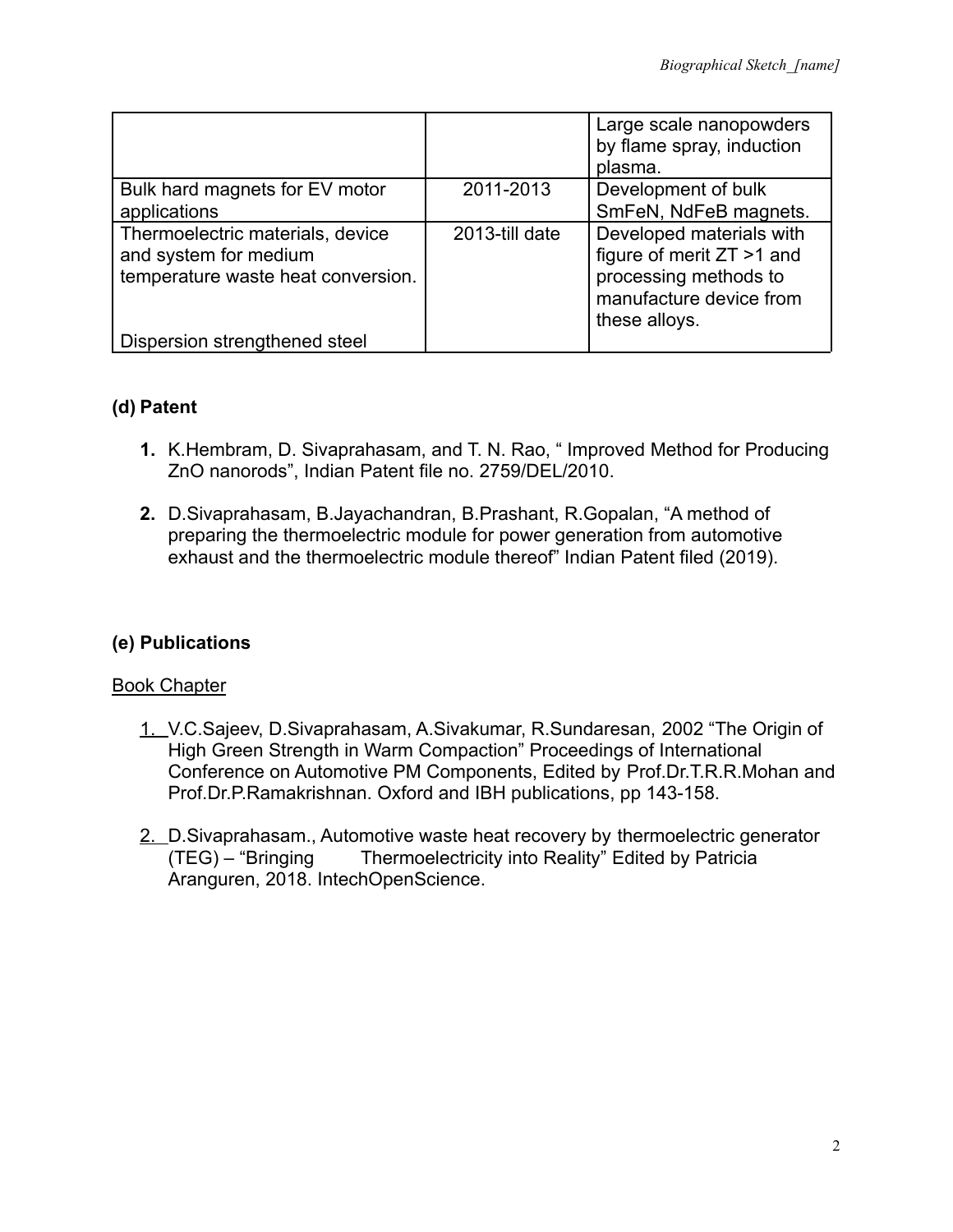### Journal Papers

- 1. D.Sivaprahasam, G.Sivakumar, R.Vijay, R.Sundaresan, 2001 "Mechanical Alloyed Fe-SiC Powder for Detonation Spray Coating", Proceedings of International Conference on Trends in Mechanical Alloying; Science, Technology and Applications, Edited by P.Soni and T.V.Rajan.2001, p 84-95.
- 2. VC Sajeev,D.Sivaprahasam, A.Sivakumar, R.Sundaresan, Origin of high green strength in warm compaction, PM2002, Conf. Proceedings.
- 3. R.Sundaresan, D.Sivaprahasam, Aspects of fabrication of nanocrystalline WC-Co by Spark plasma Sintering, Transaction of Indian Institute of Metals, Vol.58 (5) 2005
- 4. D.Sivaprahasam, S.B.Chandrasekar, R.Sundaresan, 2007, "Microstructure and mechanical properties of nanocrystalline WC-12Co consolidated by spark plasma sintering" Int. J Ref. Met. & Hard Mater. 25, 144-152.
- 5. N V Rama Rao, P Saravanan, R Gopalan, M Manivel Raja, D V Sreedhara Rao, D Sivaprahasam, R Ranganathan and V Chandrasekaran, 2008 "Microstructure, magnetic and Mossbauer studies on spark-plasma sintered Sm-Co-Fe/Fe(Co) nanocomposite magnets", J. Phys. D: Appl. Phys. 41,065001(7pp)
- 6. P.Saravanan, R.Gopalan, D.Sivaprahasam, V.Chandrasekaran, 2009, "Effect of sintering temperature on the structure and magnetic properties of SmCo5/Fe nanocomposite prepared by SPS" Intermetallics, 17, 517-522.
- 7. B.Sunil, D.Sivaprahsam, R.Subasri, 2010," Microwave sintering of nanocrystalline WC-12Co: Challenges and Perspectives" Int. J Ref. Met. & Hard Mater. 28, 180-186
- 8. Jatinkumar Rana, D.Sivaprahasam, K.Seetharamaraju, V.Subramaniya Sarma, 2009, "Microstruture and mechanical properties of nanocrystalline highstrength Al-Mg-Si (AA6061) alloy by high energy ball milling and spark plasma sintering". Mat. Sci. & Engg. A 527, 292-296
- 9. D.Sivaprahasam, A.M.Sriramamurthy, M.Vijayakumar, G.Sundararajan, K.Chattopadhyay, 2010, "Synthesis of FeCu nanopowder by levitational gas condensation process" Met. & Mater. Trans. B, 41, 841-856
- 10.P.Saravanan, K.S.Rao, D.Sivaprahasam, V.Chandrasekaran, "Consolidation of FePd nanoparticles by spark plasma sintering" Intermetallics, 18 (2010)2262-2265
- 11. V.Udayabanu, K.R.Ravi, K.Murugan, D.Sivaprahasam, B.S.Murthy, 2011, "Development of Ni-Al<sub>2</sub>O<sub>3</sub> in-situ nanocomposite by reactive milling and spark plasma sintering" Metall. & Mater. Trans. A, 42, 2085-93
- 12.K. Hembram, D. Sivaprahasam and T. N. Rao, 2011, Combustion Synthesis of Doped Nanocrystalline ZnO Powders for varistors Applications, J Euro. Ceram. Soc. 31, 1905-1913
- 13.K. Hembram, D. Sivaprahasam Kristen and T. N. Rao, 2013, Synthesis of large scale Nanocrystalline ZnO nanorods flame spray pyrolysis, Journal of nanoparticles research, 15 (2), 1461.
- 14.P Saravanan, R.Gopalan, D.Sivaprahasam, V.Chandrasekaran, 2013, "Effect of sintering temperature on the structure and magnetic properties of SmCo5/Fe nanocomposite magnets prepared by spark plasma sintering", Intermetallics, 42, 198-204.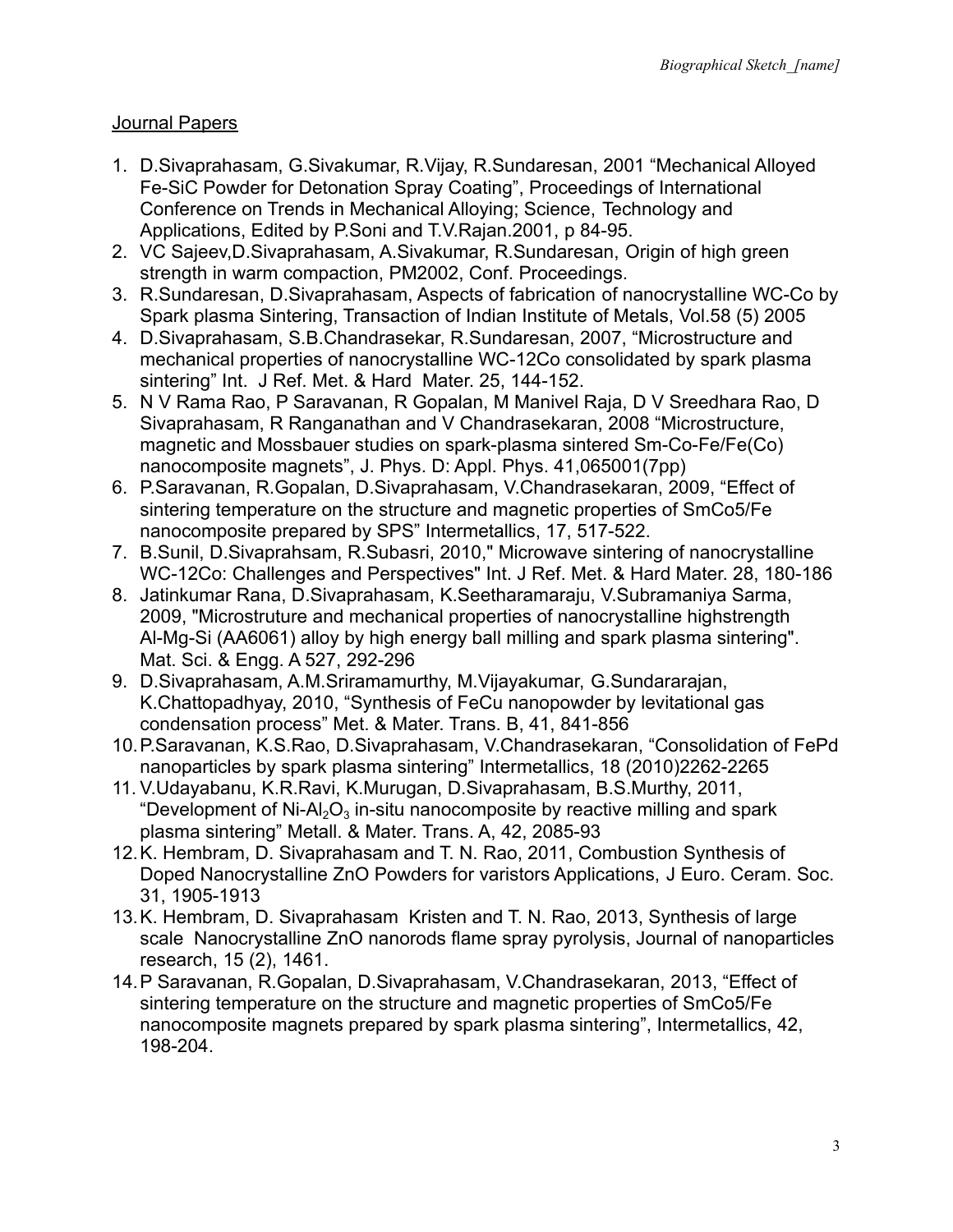- 15.P. Saravanan, Jh Hsu, Jen Hwa, D.Sivaprahasam, SV. Kamat, "Structure and magnetic properties of gamma- $Fe<sub>2</sub>O<sub>3</sub>$  nanostrucutred compacts processed by spark plasma sintering". J of Mag and Mag. Materials, 346, 175-177.
- 16.A.Srinivas, M. Manivel Raja, D.Sivaprahasam, 2013, "Ceramics based enhanced ferroelectricity and magnetoelectricity in 0.75BaTiO $_3$ -0.25BaFe $_{\rm 12}$ O $_{\rm 19}$  by spark plasma sintering", Processing and Application of Ceramics, 7 [1].
- 17. M.Battabyal, B.Priyadarshini, D.Sivaprahasam, R. Gopalan, 2015. "Effect of Cu<sub>2</sub>O nanoparticle dispersion on thermoelectricproperties of n-type skutteudites", J of Phys. D: Appl.Phys. 48, 455309. (2015)
- 18.S.Harish, D.Sivaprahasam, M.Battabyal, R.Gopalan, 2016, "Phase stability and thermoelectric properties of  $\textsf{Cu}_{\text{10.5}}\textsf{Zn}_{\text{1.5}}\textsf{Sb}_4\textsf{S}_{\text{13}}$  tetrahedrites" J of Alloys and Compound" 667, (2016) Pp. 323-328. B.Priyadarshni, M.Battabyal, D.Sivaprahasam, R.Gopalan, "On the formation of phases and their influence on the thermal stability and thermoelectric properties of nanostructured zinc antimonide", J of Phys. D: Appl.Phys. 50, 015602. (2017)
- 19.D.Asuthosh Kumar, D.Sivaprahasam, Ajay D Thakur, "Improvement of thermoelectric properties of lanthanum cobaltate by Sr and Me co-substitution. J of Alloys and Compounds, 735, 1787-1791 (2018)
- 20.D.Asuthosh Kumar, Karuna Kumari, B.Jayachandren, D.Sivaprahasam, Ajay D Thakur, " Thermoelectric properties of (1-x) LaCoO3 x La0.7Sr0.3MnO3 composite, J of Alloys and Compound, 749, 1092-1097 (2018)
- 21.D.Asuthosh Kumar, Karuna Kumari, B.Jayachandren, D.Sivaprahasam,"Thermoelectric Properties of (1-x)LaCoO3.xLa0.95Sr0.05CoO3 composite" Accepted in Materials Research Express (2018).
- 22.D.Sivaprahasam, A.M.Sriramamurthy, S.Bysakh, G.Sundararajan, K.Chattopadhyay, "Role of Cu on sintering of FeCu nanoparticles" Metallurgical and Materials Transactions A, (2018)
- 23.R.Mariappan, M.Arun Prasad, G.Dharmalingam, D.Sivaprahasam, "Microstructure and Mechanical properties of Hot-pressed 21-4N Oxide –Dispersion Strengthened Austenitic Stainless Steels" Metallography, Microstruture and Analysis. 7 (5) (2018) 578-586.
- 24.B.Jayachandren, Titas Dasgupta, R.Gopalan, D.Sivaprahasam, "Elevated temperature behavior of CuPb<sub>18</sub>SbTe<sub>20</sub>/n-Ag/Cu joints for thermoelectric devices" J of Electronic Materials, 48 (2), 1276-1285 (2019)
- 25. D. Sivaprahasam, Thermal conductivity of nanostructured  $Fe<sub>0.04</sub>CoSb<sub>3</sub>$ Skutterudite, Materials Letter 252 (2019) 231-234.
- 26.Harish Subramaniyam, D.Sivaprahasam, R.Gopalan, G.Sundararajan, Design and development of new test rig for testing of automotive thermoelectric generator' AIP Advances 9 (2019) 065004.
- 27.K. M. Saradesh, Indrajit Patil, D. Sivaprahasam, Bhalchandra Kakade, G. S. Vinodkumar, "Study on the electrochemical behaviour of 22k gold (Au-5.8wt.%Cu-2.5wt.%Ag) and Ti containing 22k gold (Au-5.8wt.%Cu-2.0wt.%Ag-0.5wt.%Ti)" Gold Bulletin, 52, (2019) 175-183.
- 28.D.Sivaprahasam, S.B.Chandrasekhar, K.Murugan, K.V.P. Prabhakar, "Microstructure and mechanical properties of M62 high speed steel powder consolidated by high temperature gas extrusion". Materials Research Innovation, 24 (2020) 52-57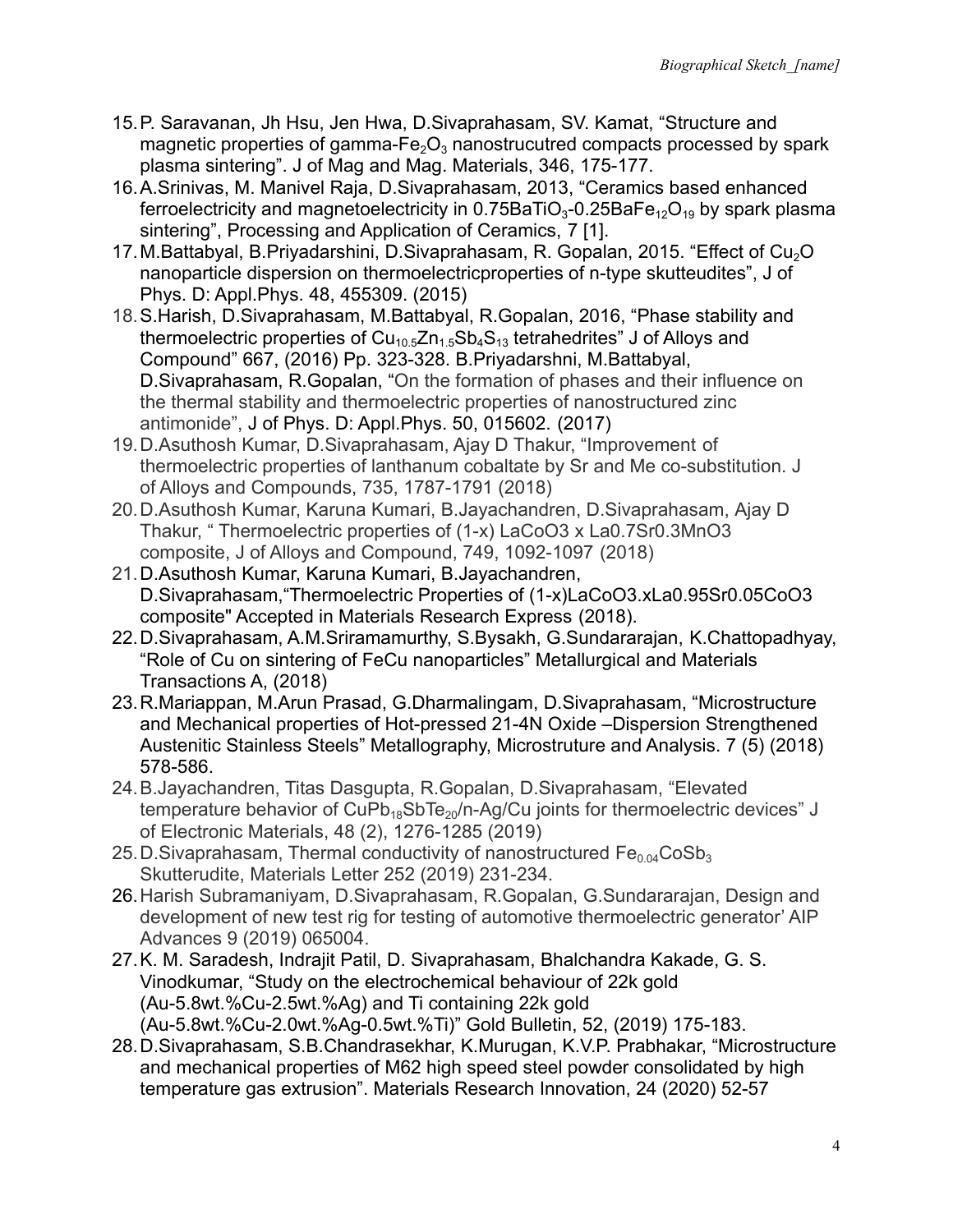- 29.Vallabha Rao Rikka, Sumit Ranjan Sahu, Ashok Roy, Sambhu Nath Jana, Duraisamy Sivaprahasam, Raju Prakash, Raghavan Gopalan\*, Govindan Sundararajan, "Tailoring micro resistance spot welding parameters for joining nickel tab to inner aluminium casing in a cylindrical lithium ion cell and its influence on the electrochemical performance" J of Manufacturing Processes, 49 (2020) 463-471.
- 30.R Mariappan, Arun Prasad Murali, G Dharmalingam, D Siva Prakasham, ["Influence](https://www.inderscienceonline.com/doi/abs/10.1504/IJMATEI.2020.106661) [on mechanical properties of hot pressed, solution](https://www.inderscienceonline.com/doi/abs/10.1504/IJMATEI.2020.106661) treated and age hardened 21-4N [ODS alloy developed through pre-alloyed powders](https://www.inderscienceonline.com/doi/abs/10.1504/IJMATEI.2020.106661)", International Journal of Materials Engineering Innovation, 11 (2) (2020) 127-144
- 31.B. Prasanth, B. Jayachandren, Neha Hebalkar, R. Gopalan, S.B. Chandrasekhar, D. Sivaprahasam, Improved thermal stability of thermoelectric Mg2Si0.4Sn0.6, Materials Letters 276 (2020) 128204.
- 32.Ashutosh Kumar, Karuna Kumari, D Sivaprahasam, Ajay D Thakur, [Thermoelectric properties in spark plasma sintered](https://aip.scitation.org/doi/abs/10.1063/5.0001334)  $\mathsf{La_{0.7}Sr_{0.3}Mn_{0.5}Co_{0.5}O_3}$ , AIP Conference Proceedings Volume 2220 Issue 1, Pages – 120001.
- 33.Ashutosh Kumar, D. Sivaprahasam, Ajay D. Thakur, Colossal Seebeck Coefficient in Aurivillius Phase-Perovskite Oxide Composite, Journal of Alloys and Compounds 853 (2021) 157001
- 34.B. Jayachandran, B. Prasanth, R. Gopalan, T. Dasgupta, D. Sivaprahasam, thermally stable, low resistance Mg2Si0.4Sn0.6/Cu thermoelectric contacts using SS 304 interlayer by one step sintering., Materials Research Bulletin 136 (2021) 111147.
- 35.S.Harish, D.Sivaprahasam, B.Jayachandran, R.Gopalan, G.Sundararajan, Performance of bismuth telluride modules under thermal cycling in an automotive exhaust thermoelectric generator, Energy Conversion and Management, (2021)

# **(f) Conference presentation**

1. **D.Sivaprahasam**, G.Sivakumar, R.Vijay, R.Sundaresan, "Mechanical Alloyed Fe-SiC Powder for Detonation Spray Coating", presented in International Conference on Trend in Mechanical Alloying; Science, Technology and Applications, Jaipur, 2001.

2. V.C.Sajeev, **D.Sivaprahasam**, A.Sivakumar, R.Sundaresan, "The origin of High Green Strength in Warm Compaction" presented in International Conference on PM Automotive Components, Delhi, 2002.

3. **D.Sivaprahasam**, T.V.L.Narashima Rao, R.Sundaresan, "Synthesis of beta-AlLi by Mechanical Alloying for Thermal Batteries Application" presented at PMAI conference Goa. Jan 30-31 2003

**4. D.Sivaprahasam**, S.Sudhakar Sharma, R.Sunderesan, "Effect of Powder Size Distribution on Pore Characteristics and Permeability in Loose Sintered Copper Powder", presented at PMAI Conference Goa. Jan 30-31 2003.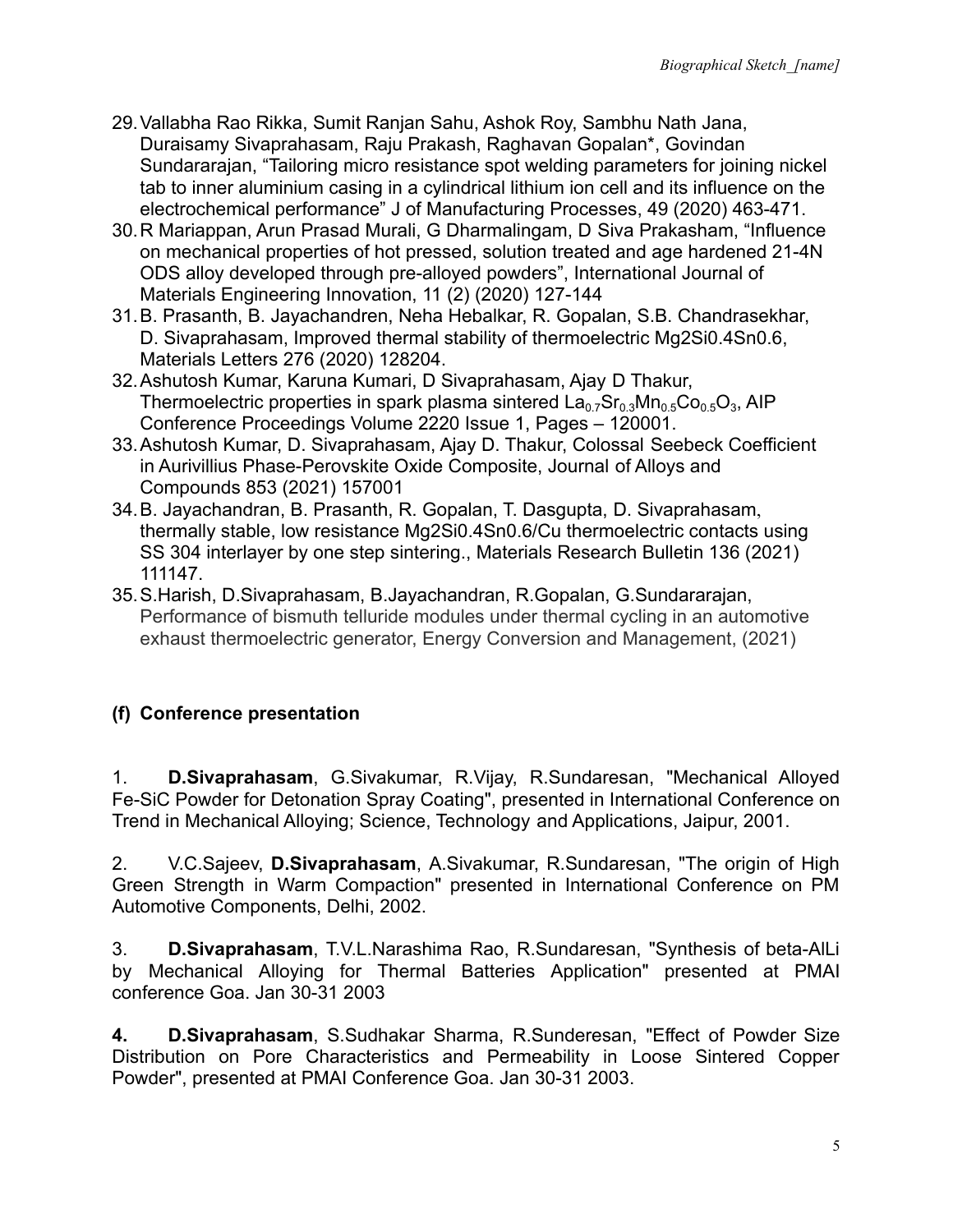5. S.B.Chandrasekhar, **D.Sivaprahasam**, R.Sundaresan, "Synthesis and Consolidation of Nanocrystalline TiC-MO2C-Ni-Mo Composites through Reactive Mechanical Alloying", presented at 30 th annual meeting of PMAI Kolkata. Jan 21-22, 2004.

6. **D.Sivaprahasam**, S.B.Chandrasekhar, R.Sundaresan, "A Comparison of Structure and Properties of Ultrafine WC-12Co fabricated by Spark Plasma Sintered and Liquid Phase Sintered WC-12CO" presented at 31 st annual technical meeting of PMAI, Mumbai.Feb 3-6, 2005

7. **D.Sivaprahasam**, D.Chakravarthy, R.Sundaresan, "Consolidation of nano copper powder by spark plasam sintering and conventinal pressureless sintering" presented at 33 rd annual technical meeting of PMAI, Noida, Feb 09-11, 2007

8. **D.Sivaprahasam**, B.R.Sunil, R.Subasri, T.N.Rao, "Influence of sintering method on microstructure and mechnical properties of nanocrystalline WC-12Co" poster presentation in ICONSAT 2008 conference, Chennai, INDIA, February 27-28, 2008.

9. **D.Sivaprahasam**, A.M.Sriramamurthy, M.Vijayakumar, G.Sundararajan, K.Chattopadhyay, "Synthesis of FeCu nanopowder by levitational gas condensation process" Euromet 2009, Glasgow, U.K. Sept. 07-10, 2009.

10. **D.Sivaprahasam**, A.M.Sriramamurthy, G.Sundararajan, K.Chattopadhyay, "Effect of surface segregation on sintering behavior of Fe-X (X-Cu and Co) nano alloys" ICONSAT, Hyderabad, Jan. 20-23, 2012.

11. **D.Sivaprahasam**, Jayachandren, Titas Dasguptha and R.Gopalan, ICT 2017, USA

12. Delivered Invited talk on "Challenges in Thermelectric Module Fabrication for Mid-Temperature Application" PSG Institute of Advanced Studies, Coimbatore, Dec-2018.

13 Delivered Invited Talk in SRM Institute of Engineering, Chennai, Sept. 2020.

14 Delivered invited talk in IIITM, Kanchipuram, Chennai, January 2021.

# **(g) Academic Contribution**

 $PhD - 2$  (Ongoing) MTech – 8 Completed BTech – 15 completed

**(h) Awards**